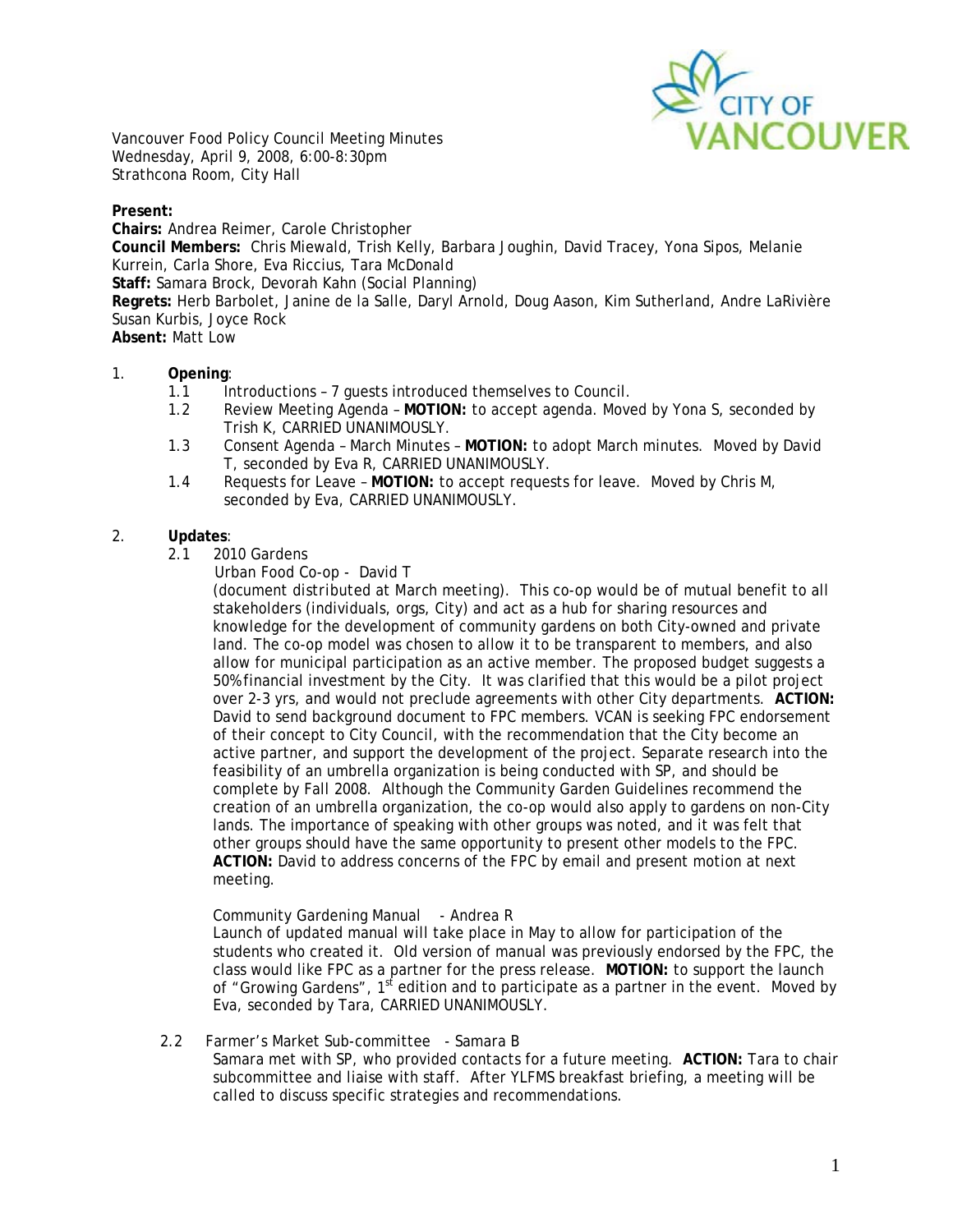2.3 Forum Committee - Carole C

It was felt that the timeframe for planning a travelling forum was to short for May, but that it may be feasible in the fall for approx. \$200/person for bus to Portland and hotel for 2 nights. It was suggested to research train as transportation. Andrea volunteered to help raise funds to provide subsidies. **ACTION:** Carole will report in May after consultation with contacts in Seattle and Portland.

2.4 Eco-Density Input - Barbara J

 Document proposing draft FPC positions and input to the EcoDensity consultation with City was distributed for review prior to meeting. Contents of the draft document met with approval from FPC. Brief discussion included how to participate meaningfully in the development and implementation of EcoDensity initiative, involvement in Eco-Density could include liaising with Mary Clare Zak (SP), who is on the steering committee. Andrea or Carole will also join the consultation with EcoDensity staff.

- 2.5 VFPC position on BC Agriculture Plan Herb B not present to report.
- 2.6 Staff Update Samara B / Devorah K

FPC annual report - Has been working with Barbara, will go to City on May 15. **ACTION:**  Samara to send complete draft out next week.

Opportunity – Andrew Pask (SP) is conducting research on the cost of a local food basket and is looking for volunteers. **ACTION:** Samara to ask Andrew how study differs from 'The Cost of Eating in BC'

Opportunity – A group of Sri Lankan micro-processors will be in town for May meeting. It was tentatively decided to stay 15 min after the next meeting to meet them. Trish and David volunteered to help connect them to local groups.

Funding – Olympic Legacy funds, through the Community Celebrations Program, will be allocated over 3 years to City Departments and for Community Grants to support legacy activities that will be around after the Olympics, but would not have occurred otherwise. Deadline is May 15 for the first cycle of funding. It was suggested that, following the vision of the 2010 motion, a departmental grant for Social Planning could be used to bring people who are growing food together. Ideas included holding a tour, creating a blog, events at community centres to share harvests, involve community kitchens. It was felt that this merits a larger discussion, and will be revisited in New Business.

- 3. **Announcements**
	- Windermere School garden is progressing well with involvement of all stakeholders

4. **Presentation -** Trout Lake Cedar Cottage Food Security Network - Paula Luther Paula gave an overview of the development of the group. Four areas are being explored:

- Growing Together: Looking at land to develop community gardens, one under Skytrain tracks at Victoria and one on Vaness. There is strong community support for both, land status needs to be clarified.
- Eating Together: New community kitchen will partner with community garden
- Learning Together: EYA interns will do workshops throughout the summer.
- Working Together: has proved the most challenging, takes time.

For more info - Tlccfoodsecurity.blogspot.com

#### Beekeepers Association – Allen Garr

*Document distributed re: guidelines for beekeeping in Vancouver.* Bees are important pollinators that can increase production and are a good tool for education. Would like a process to ensure responsible beekeeping in community gardens. Education is needed to avoid bee stings and swarms, and it was suggested that a beekeeper work with gardens wishing to